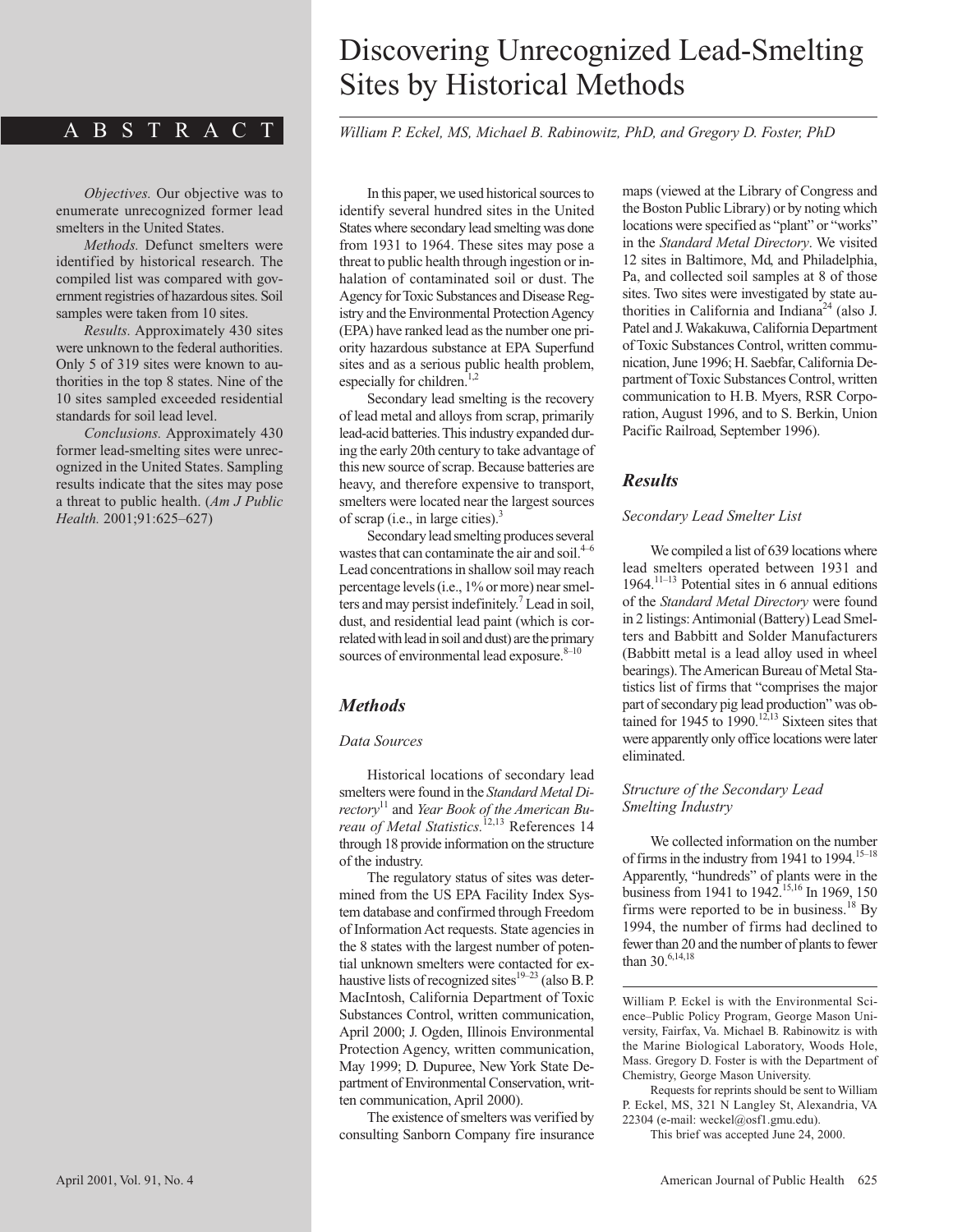| <b>TABLE 1-Summary of Number of Lead-Smelting Sites, by State</b> |  |
|-------------------------------------------------------------------|--|
|-------------------------------------------------------------------|--|

| <b>State</b>          | Compiled            | Federal        | <b>State</b> | Only           | Remaining<br><b>Sites</b> |
|-----------------------|---------------------|----------------|--------------|----------------|---------------------------|
| New York              | 94                  | 8              | 0            | 5              | 81                        |
| <b>Illinois</b>       | 82                  | 20             | 0            | 3              | 59                        |
| Pennsylvania          | 69                  | 14             | 0            | $\overline{c}$ | 53                        |
| California            | 56                  | 21             | 0            | 0              | 35                        |
| New Jersey            | 49                  | 17             | 0            | $\overline{c}$ | 30                        |
| Massachusetts         | 34                  | 7              | 5            | 1              | 21                        |
| Texas                 | 32                  | 12             | 0            | 0              | 20                        |
| Michigan              | 26                  | 11             | 0<br>a       | 0              | 15                        |
| Ohio                  | 25                  | 8              |              | 0              | 17                        |
| Indiana               | 23                  | 9              | a            | 0              | 14                        |
| Missouri              | 17                  | 3              | я            | 0              | 14                        |
| Maryland              | 12                  | 3              |              | 0              | 9                         |
| Minnesota             | 10                  | 3              | a            | 0              | $\overline{7}$            |
| Wisconsin             | 10                  | $\overline{c}$ | a            | 0              | 8                         |
| Georgia               | 10                  | 5              | a            | 0              | 5                         |
| Florida               | 9                   | 3              | a            | 0              | 6                         |
| Nebraska              | 8<br>$\overline{7}$ | 6              | a            | 0              | 2                         |
| North Carolina        | 7                   | 1<br>5         | a            | 0<br>0         | 6<br>$\overline{c}$       |
| Tennessee             | 6                   | $\overline{c}$ |              | 1              | 3                         |
| Oregon<br>Connecticut | 6                   | $\overline{c}$ | a            | 0              | 4                         |
| Colorado              | 5                   | $\overline{c}$ | a            | 0              | 3                         |
| Washington            | 5                   | $\overline{c}$ | a            | 0              | 3                         |
| Kentucky              | $\overline{4}$      | 0              | a            | 0              | 4                         |
| Utah                  | $\overline{4}$      | $\overline{c}$ | a            | 0              | $\overline{c}$            |
| Louisiana             | 4                   | $\overline{c}$ | a            | 0              | $\overline{2}$            |
| Alabama               | $\overline{4}$      | 3              | a            | 0              | 1                         |
| Virginia              | 3                   | $\overline{c}$ |              | 0              | $\mathbf 0$               |
| Kansas                | 3                   | 3              | a            | 0              | 0                         |
| Rhode Island          | $\overline{c}$      | 0              | a            | 0              | 2                         |
| Hawaii                | $\overline{c}$      | 0              | a            | 0              | 2                         |
| Arizona               | $\overline{c}$      | 1              | a            | 0              | 1                         |
| District of Columbia  | $\overline{c}$      | 0              | a            | $\overline{c}$ | 0                         |
| Oklahoma              | 1                   | 1              | a            | 0              | 0                         |
| Montana               | 1                   | 1              | a            | 0              | 0                         |
| Arkansas              | 1                   | 1              |              | 0              | 0                         |
| Idaho                 | 1                   | 1              | a            | 0              | 0                         |
| Delaware              | 1                   | 1              | a            | 0              | 0                         |
| Mississippi           | 1                   | 1              | a            | 0              | 0                         |
| West Virginia         | 1                   | 1              | a            | 0              | 0                         |
| Total                 | 639                 | 186            | 6            | 16             | 431                       |

#### *Comparison of Smelter List to EPA and State Databases*

Of the 639 sites, 170 (27%) were listed in the US EPA Facility Index System database; 469 sites were not listed. Through a Freedom of Information Act request, US EPA regional offices reported having files on 14 additional sites (2%). After these 14 sites and 16 "officeonly" locations were eliminated, approximately 435 of the 639 sites identified in the literature search (68%) were apparently unknown to the US EPA. A further 5 sites (all in Massachusetts) were listed by state authorities among the 8 states with the largest number of sites, which left about 430 previously unrecognized potential sites (67%).

Of the 170 sites with US EPA identification numbers, 14 were Superfund National Priorities List sites, and 32 had had some action taken under the Resource Conservation and RecoveryAct. Thus, 46 of the 170 sites (27%) that the US EPA already knew about were deemed contaminated enough to require federal cleanup; many others are being addressed under state authority.

Table 1 summarizes and ranks the number of sites discovered, by state, including totals and the number already known to the federal and state authorities. (Site names and addresses are available from the corresponding author.) In the 8 states surveyed (New York, Illinois, Pennsylvania, California, New Jersey, Massachusetts, Texas, Michigan), only 5 (2%) of the 319 sites unknown to the federal government were known to state authorities.

## *Smelter Verification*

The American Bureau of Metal Statistics list is specifically given as "plant" locations. The *Standard Metal Directory* published a separate list of "Metal Smelters and Refiners," which often specified whether a site was a "plant" or "works" or listed specific equipment. In the *Standard Metal Directory,* 86 sites were cross-listed as "plant" sites*.*

Twenty possible smelter locations were confirmed from the Sanborn Company fire insurance maps: 5 in Massachusetts, 12 in Philadelphia, Pa, and 3 in Baltimore, Md.

Table 2 summarizes the preliminary investigations of sites in Baltimore and Philadelphia. Lead concentrations above US EPA guidelines for residential (400 mg/kg) or industrial (1000 mg/kg) land uses were found at 7 of 8 sites. Distances to residential or commercial districts are generally short, indicating a high potential for exposure to lead-contaminated soil and dust. Two sites we reported to authorities in 1994 (International Lead, Los Angeles, Calif, and Vickers Warehouse, Anderson, Ind) were found to have percentage levels of lead in soil, and cleanup has been ordered<sup>24</sup> (also J. Patel and J. Wakakuwa, California Dept of Toxic Substances Control, written communication, June 1996; H. Saebfar, California Dept of Toxic Substances, written communication to H.B. Myers, RSR Corporation, August 1996, and to S. Berkin, Union Pacific Railroad, September 1996).

# **TABLE 2—Preliminary Investigation of Baltimore and Philadelphia Sites**

| Site Name                       | Soil Lead,<br>mg/kg | Distance to<br>Residences, blocks | City             |
|---------------------------------|---------------------|-----------------------------------|------------------|
| <b>Hanover Metals</b>           | 730                 |                                   | <b>Baltimore</b> |
| Dixie Metals #1                 | 306                 |                                   | <b>Baltimore</b> |
| Dixie Metals #2                 | 520                 | 2                                 | <b>Baltimore</b> |
| North American Smelting         | 548                 | 0                                 | Philadelphia     |
| <b>Metro Smelting</b>           | 2550                | 2                                 | Philadelphia     |
| <b>Morgan Smelters</b>          | 657                 | 0                                 | Philadelphia     |
| J. Rosenthal Sons               | 1490                | 2                                 | Philadelphia     |
| <b>Electric Storage Battery</b> | 1670                | Unknown                           | Philadelphia     |